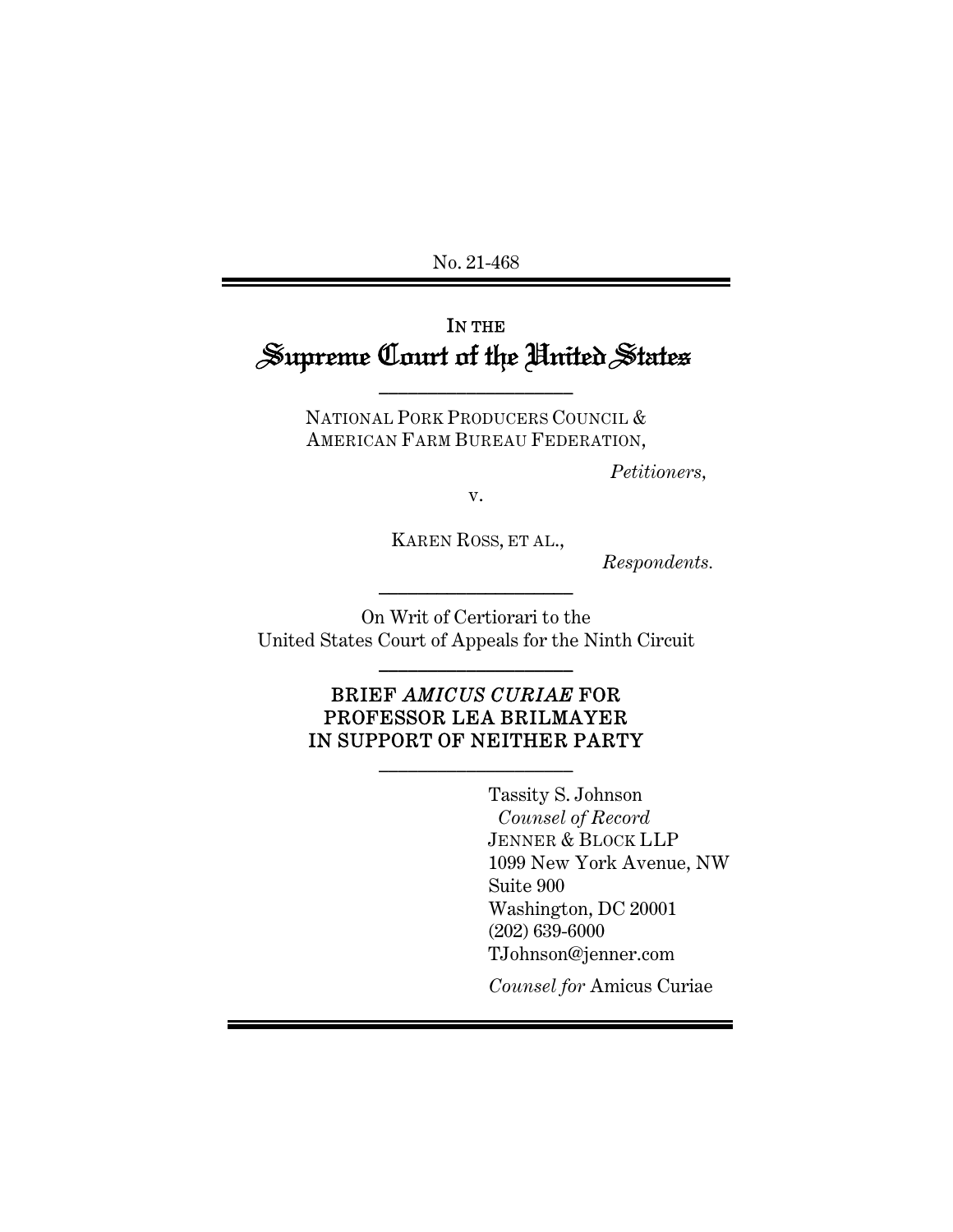# TABLE OF CONTENTS

| I.   | The Extraterritoriality Principle's<br>Central Concern Is Direct Regulation3                                                              |  |
|------|-------------------------------------------------------------------------------------------------------------------------------------------|--|
| II.  | The Extraterritoriality Principle                                                                                                         |  |
| III. | The Extraterritoriality Principle<br>Preserves Both a National Economy<br>and Our Federalist System of                                    |  |
| IV.  | Other Constitutional Doctrines<br>Reinforce the Importance of the<br>Extraterritoriality Principle to<br>Preserving State Sovereignty and |  |
|      |                                                                                                                                           |  |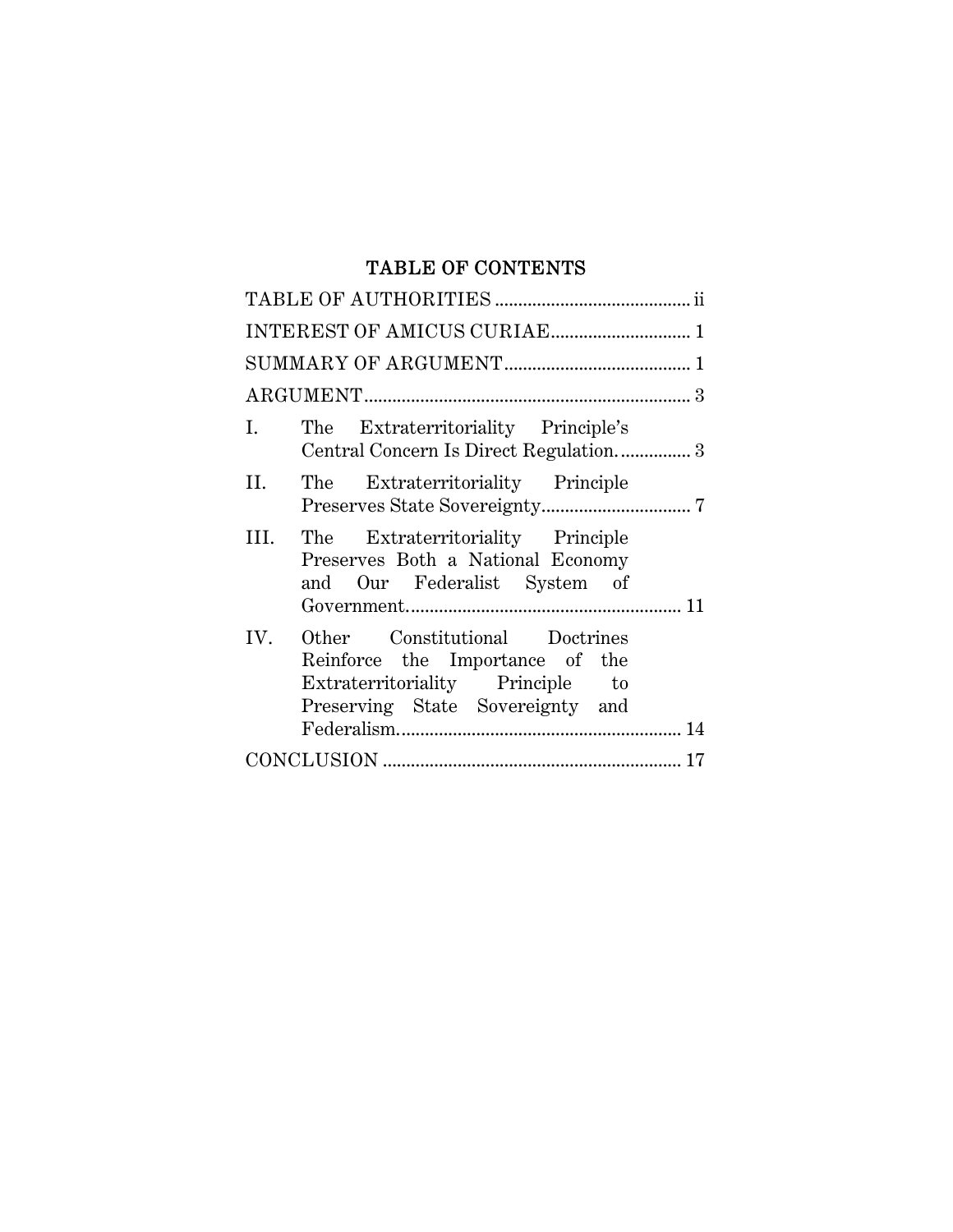# TABLE OF AUTHORITIES

## **CASES**

| Anderson v. Dunn, $19$ U.S. (6 Wheat.) $204$                                             |
|------------------------------------------------------------------------------------------|
| Association for Accessible Medicines v.                                                  |
| Baldwin v. G.A.F. Seeling, Inc., 294 U.S.                                                |
| Bigelow v. Virginia, 421 U.S. 809 (1975)  17                                             |
| BMW of North America, Inc. v. Gore, 517                                                  |
| Bonaparte v. Appeal Tax Court of                                                         |
| Brown-Forman Distillers Corp. v. New<br>York State Liquor Authority, 476 U.S.            |
| Edgar v. MITE Corp., 457 U.S. 624                                                        |
| Garcia v. San Antonio Metropolitan<br><i>Transit Authority</i> , 469 U.S. 528 (1985)  11 |
| Healy v. Beer Institute, Inc., 491 U.S. 324                                              |
| Home Insurance Co. v. Dick, 281 U.S. 397                                                 |
| Midwest Title Loans, Inc. v. Mills, 593 F.3d                                             |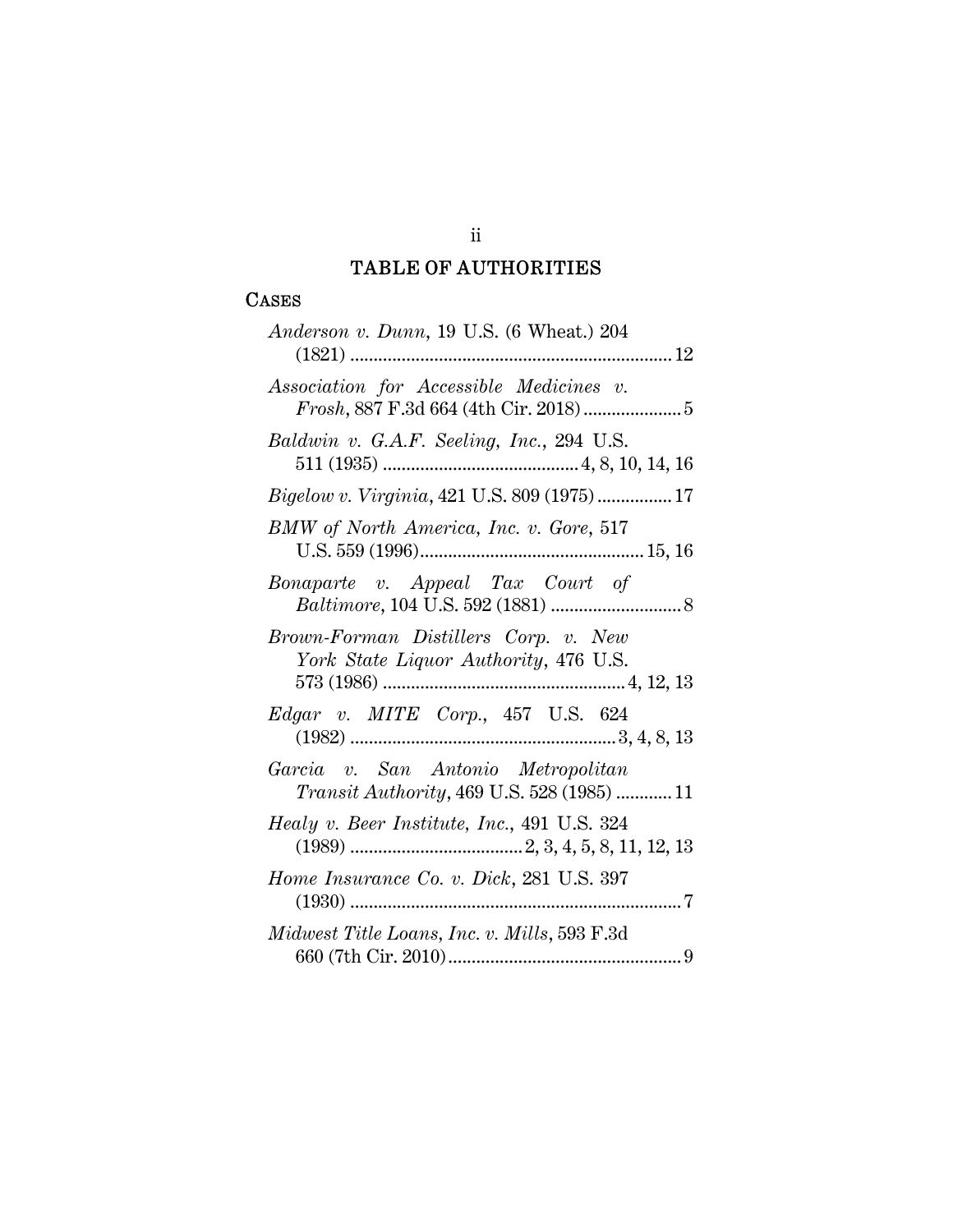| New State Ice Co. v. Liebmann, 285 U.S. 262                                                                                          |  |
|--------------------------------------------------------------------------------------------------------------------------------------|--|
| New York v. United States, 505 U.S. 144                                                                                              |  |
| <i>Paul v. Virginia</i> , 75 U.S. (8 Wall.) 168<br>$(1868)$ , overruled by United States v.<br>South-Eastern Underwriters Ass'n, 322 |  |
| <i>Pharmaceuticals</i> Research &<br>Manufacturers of America v. Walsh, 538                                                          |  |
| Pike v. Bruce Church, Inc., 397 U.S. 137                                                                                             |  |
| Rocky Mountain Farmers Union v. Corey,                                                                                               |  |
| Saenz v. Roe, 526 U.S. 489 (1999)  16                                                                                                |  |
| Sam Francis Foundation v. Christies, Inc.,                                                                                           |  |
| South Dakota v. Wayfair, Inc., 138 S. Ct.                                                                                            |  |
| Southern Pacific Co. v. Arizona ex rel.                                                                                              |  |
| State Farm Mutual Automobile Insurance<br>Co. v. Campbell, 538 U.S. 408 (2003)  15                                                   |  |

iii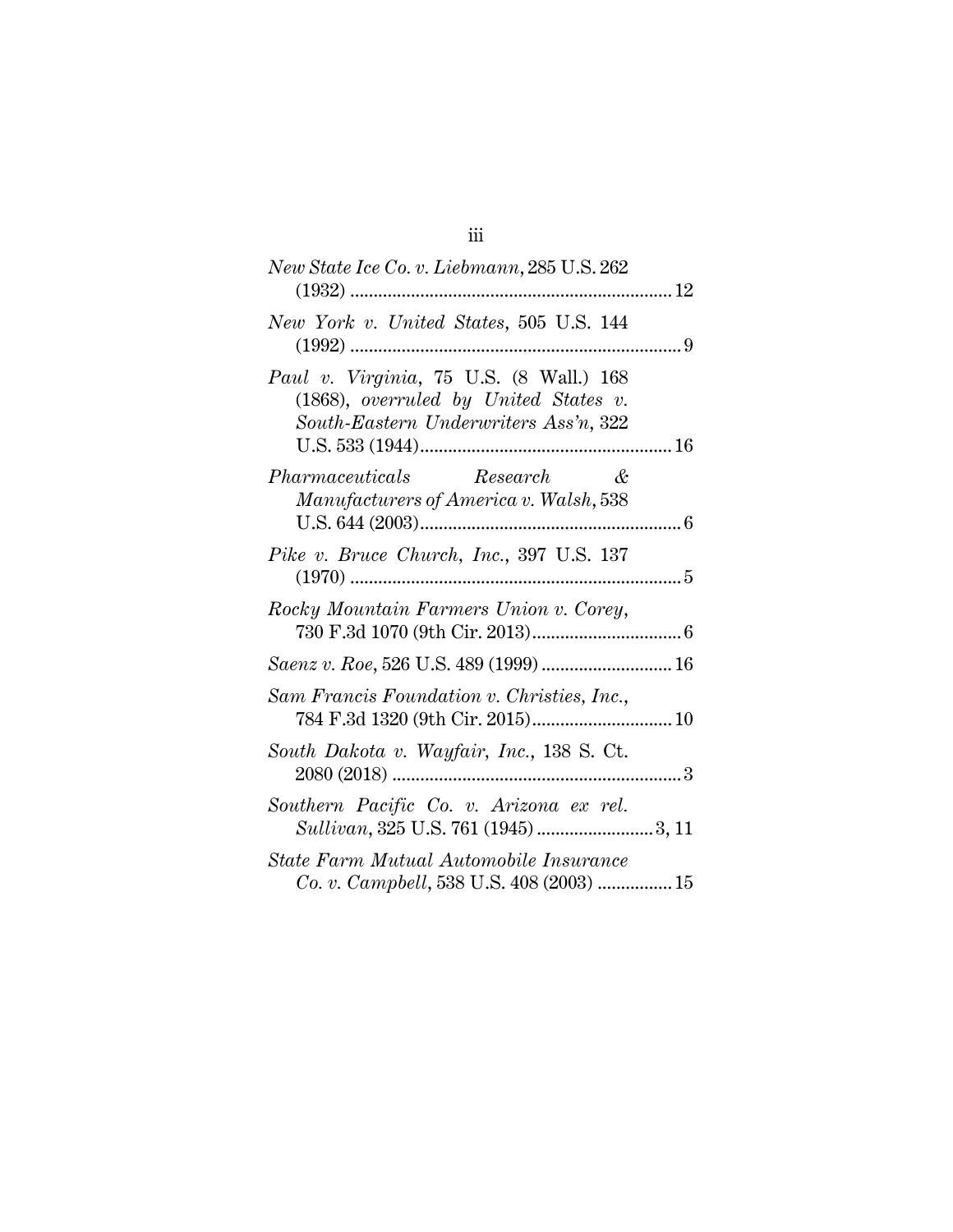# OTHER AUTHORITIES

Douglas Laycock, *Equal Citizens of Equal and Territorial Constitutional Foundations of Choice of Law*, 92 Colum. L. Rev. 249 (1992) ...................... 7

# iv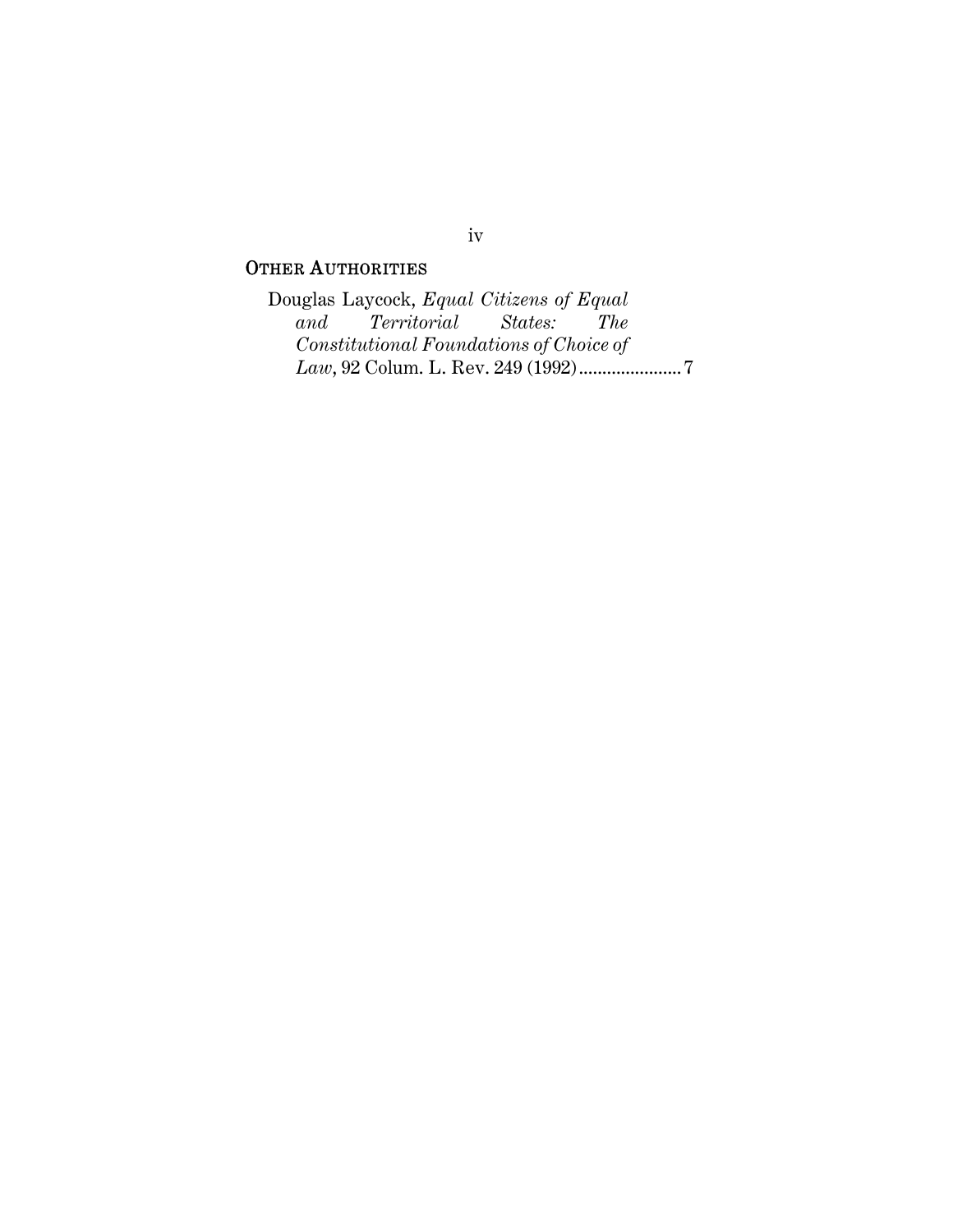## INTEREST OF *AMICUS CURIAE*<sup>1</sup>

Lea Brilmayer is the Howard M. Holtzmann Professor of International Law at Yale Law School. She is a legal scholar and law professor with longstanding academic interests in the areas of conflict of laws, interstate relations, and jurisprudence. She has published dozens of articles on interstate relations, including on the Due Process Clause limits on personal jurisdiction, extraterritoriality, state sovereignty, and interstate cooperation, and is the author of a leading conflict of laws casebook, and of *Conflict of Laws: Foundation and Future Directions*. Although Professor Brilmayer takes no position on the proper outcome of this case, she has expertise and a strong interest in the questions of extraterritorial regulation and federalism it presents.

### SUMMARY OF ARGUMENT

The first question presented asks whether the "extraterritoriality principle" in this Court's Dormant Commerce Clause jurisprudence is "now a dead letter." But this case is about a state regulation that regulates *in*-*state* conduct with indirect effects on commerce outside of the state. It does not present a question about the extraterritoriality principle's central concern: that

<sup>1</sup> Pursuant to this Court's Rule 37.6, counsel for *amicus curiae*  certifies that this brief was not authored in whole or in part by counsel for any party and that no person or entity other than *amicus curiae*, their members, or their counsel has made a monetary contribution intended to fund the preparation or submission of this brief. Petitioners and Respondents have consented to the filing of this *amicus curiae* brief.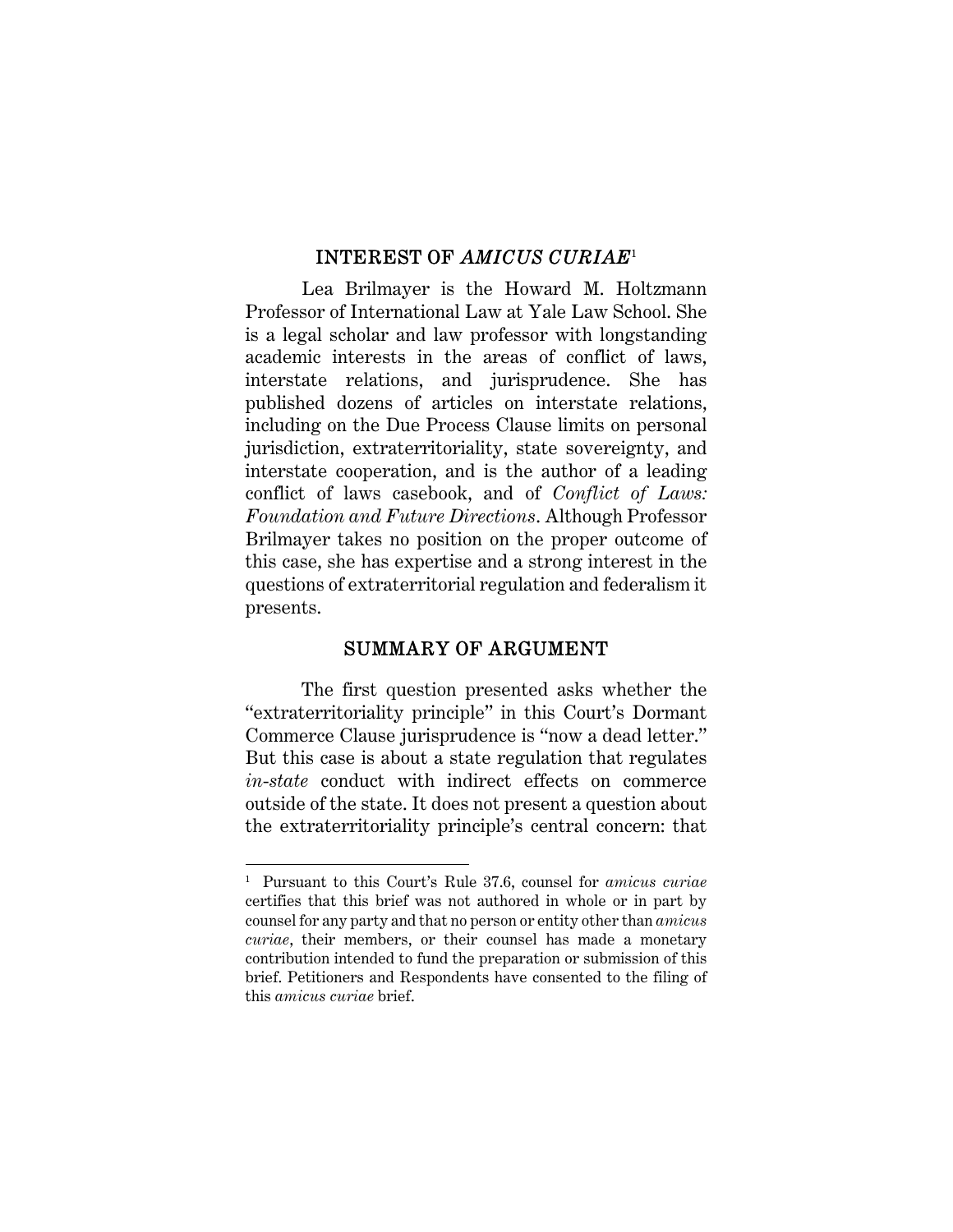states cannot *directly* regulate commercial conduct that occurs wholly outside of their boundaries.

Whatever limits the Court concludes the Dormant Commerce Clause imposes on a state's ability to regulate commercial conduct within its own borders based on effects outside that state, it should preserve the key insight in *Healy v. Beer Institute, Inc.*, 491 U.S. 324 (1989), that the Constitution does not tolerate a state's *direct* regulation of commercial conduct in another state. Whether or not California can regulate the pork that is imported into California, it certainly could not directly regulate pig farming in Nevada. This limitation on state power is critical to our federal system of government.

All 50 states in our federal system are coequal sovereigns, and with this sovereignty comes the right of each state to regulate commercial conduct that occurs wholly within its territory without interference from other states—a right the extraterritoriality principle both recognizes and preserves. Were this not so, the diversity of approaches to a wide range of local matters—from gambling to educational standards to minimum wages to guns, and more—found in the states, and the independent will of each state's citizenry reflected in this diversity, would be lost.

The Dormant Commerce Clause's presumption against extraterritorial regulation of commerce, moreover, is not an anomaly in the Constitution. The Fourteenth Amendment's guarantees of due process and the right to travel similarly reinforce the important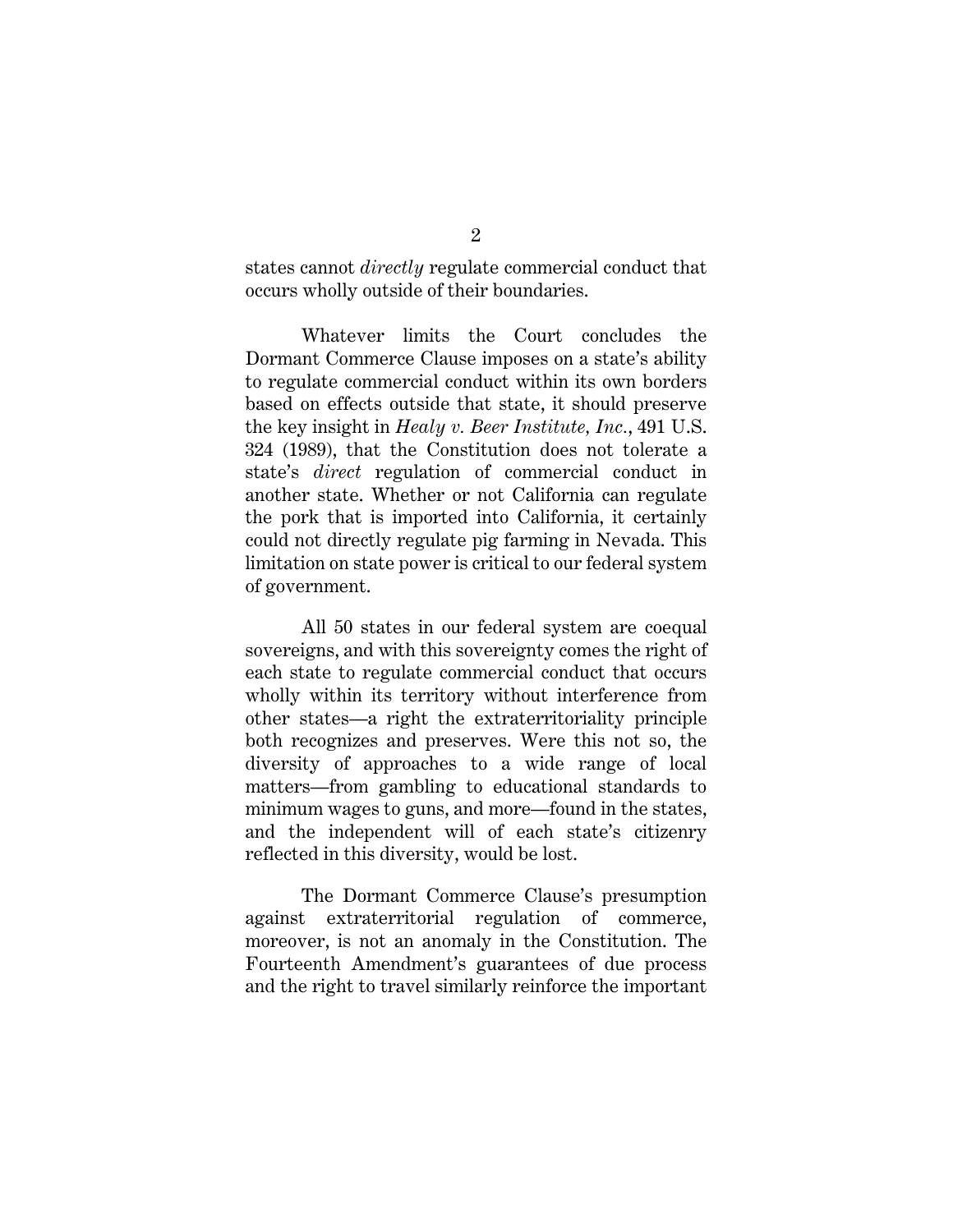principles of sovereignty and comity reflected in this Court's Dormant Commerce Clause jurisprudence. These doctrines and the Dormant Commerce Clause's extraterritoriality principle work together to advance the state individuality, consistency, reciprocity, and mutual respect that are foundational to our federalism.

#### ARGUMENT

# I. The Extraterritoriality Principle's Central Concern Is Direct Regulation.

The Dormant Commerce Clause restrains states from burdening interstate commerce absent congressional action. *South Dakota v. Wayfair, Inc.*, 138 S. Ct. 2080, 2089-90 (2018). This Court has instructed that a state unconstitutionally burdens interstate commerce when it extends its regulations to "commerce that takes place wholly outside of the State's borders, whether or not the commerce has effects within the State." *Healy*, 491 U.S. at 336 (quotation marks omitted).

The Dormant Commerce Clause's presumption against extraterritorial state regulation follows from the Court's longstanding recognition that the Clause forbids a state from "control[ling conduct] beyond the boundaries of the state exacting it." *S. Pac. Co. v. Arizona ex rel. Sullivan*, 325 U.S. 761, 775 (1945) (invalidating state law regulating train lengths in state, because compliance would require "breaking up and reassembling long trains ... before entering and after leaving" the regulating state); *see also Healy*, 491 U.S. at 336; *Edgar v. MITE Corp.*, 457 U.S. 624, 642-43 (1982)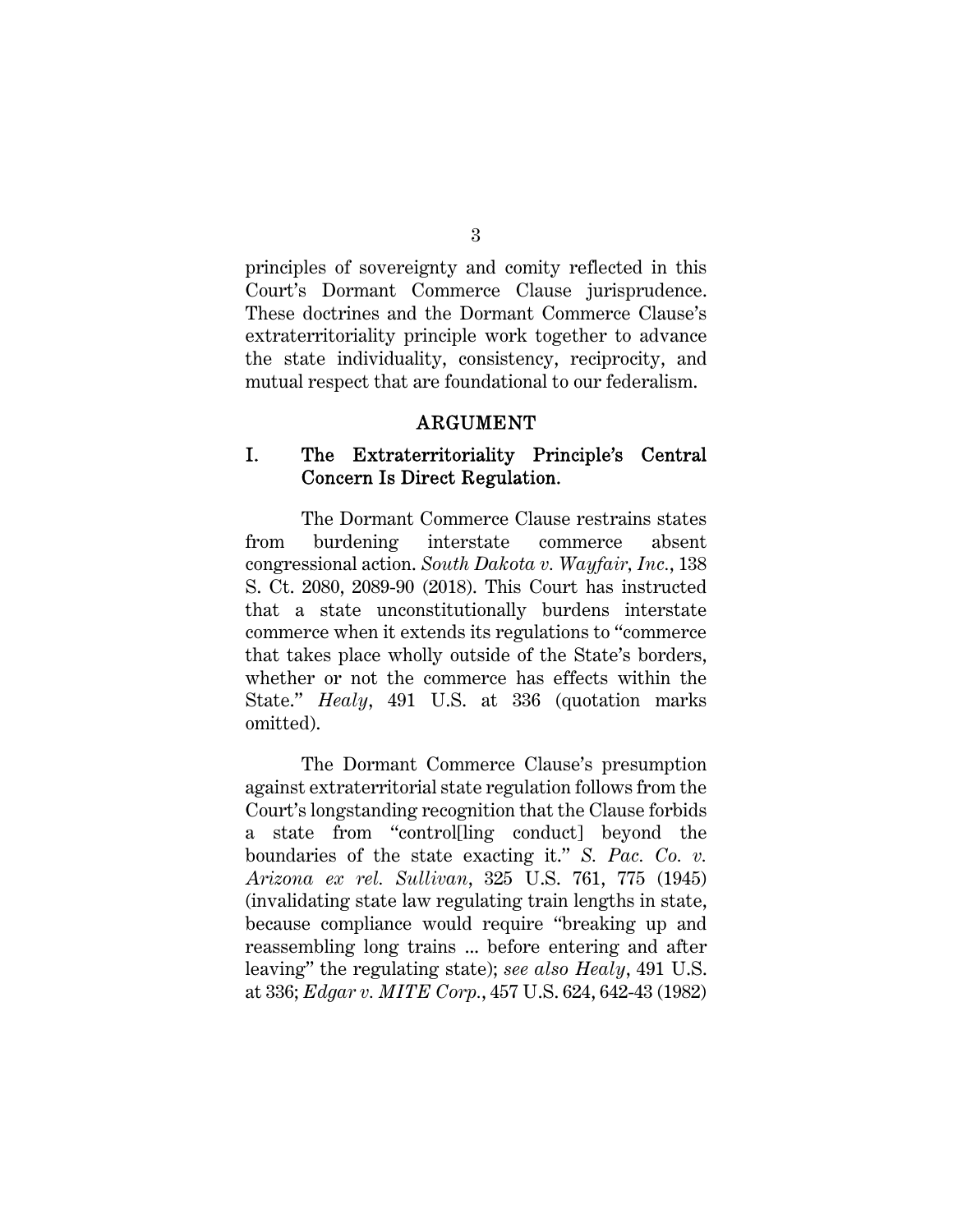(plurality) (invalidating law that forced business to seek agency approval in regulating state before undertaking transaction in another state); *Brown-Forman Distillers Corp. v. N. Y. State Liquor Auth.*, 476 U.S. 573, 580, 583 (1986) (invalidating state law that "regulat[ed] the outof-state transactions of distillers who sell" inside the regulating state); *Baldwin v. G.A.F. Seeling, Inc.*, 294 U.S. 511, 520-22 (1935) (invalidating state law prohibiting businesses operating in regulating state from selling out-of-state milk purchased for less than price fixed by enacting state).

What unites the state laws at issue in this line of cases, and this Court's objection to them, is that they all attempt to *directly* regulate out-of-state conduct. *See Brown-Forman Distillers Corp.*, 476 U.S. at 579 ("When a state statute *directly* regulates ... interstate commerce ...we have generally struck down the statute without further inquiry." (emphasis added)); *see also Healy*, 491 U.S. at 336; *Edgar*, 457 U.S. at 640 ("[D]irect regulation" of interstate commerce by the states is "prohibited"); *Baldwin*, 294 U.S. at 522 ("It is the established doctrine of this court that a state may not, in any form or under any guise, directly burden the prosecution of interstate business." (quotation marks omitted)). A state directly regulates out-of-state commerce when it purports to control what commercial actors can, and cannot, do outside of the regulating state's boundaries. *See Brown-Forman Distillers Corp.*, 476 U.S. at 582-83.

States often regulate in-state conduct in a way that has indirect effects on commerce in another state. A law that has indirect effects outside the state does not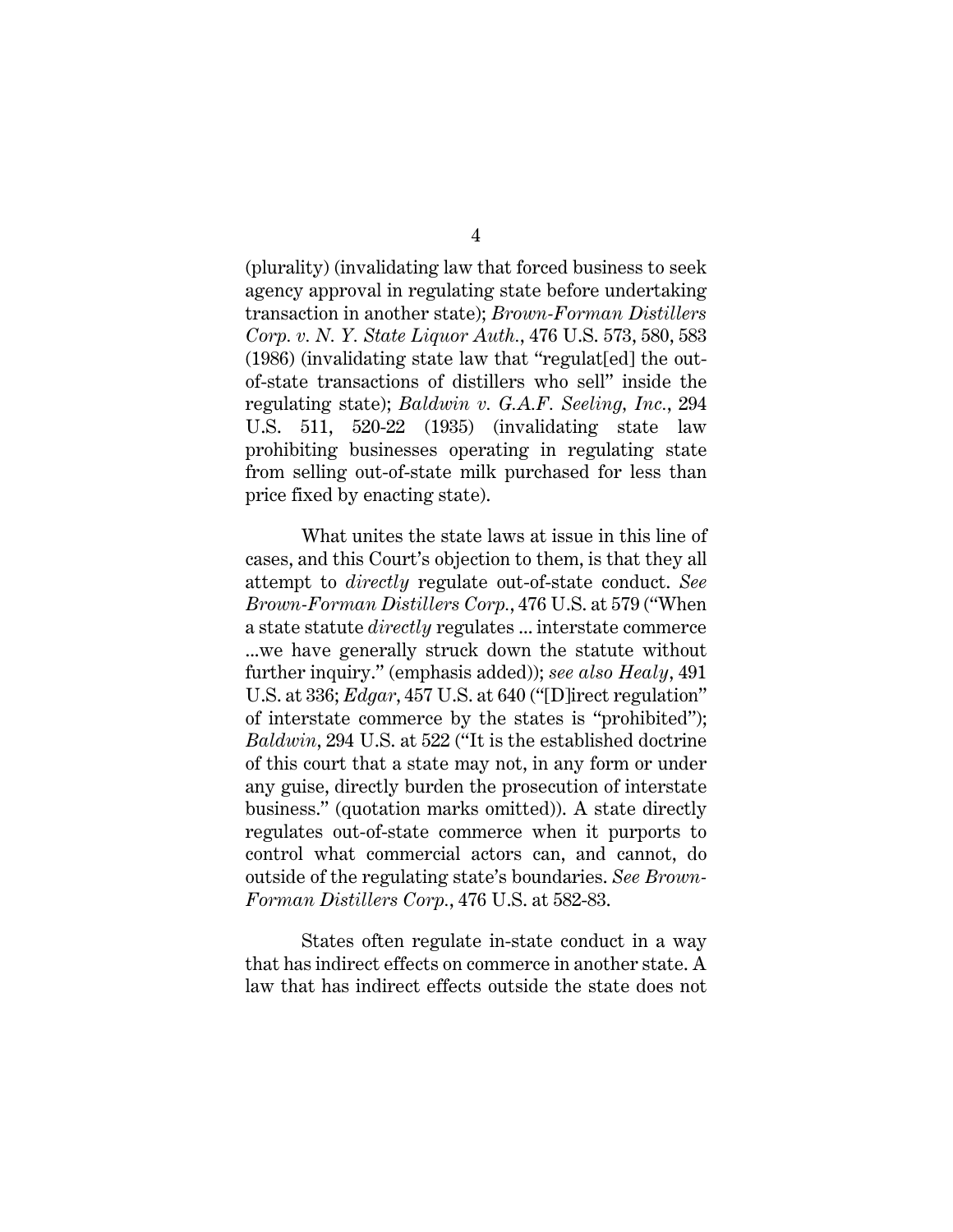necessarily run afoul of the Dormant Commerce Clause. As the Court explained in *Pike v. Bruce Church, Inc.*, 397 U.S. 137 (1970), "[w]here the statute regulates evenhandedly to effectuate a legitimate local public interest, and its effects on interstate commerce are only incidental, it will be upheld unless the burden imposed on such commerce is clearly excessive in relation to the putative local benefits." 397 U.S. at 142.

Under the extraterritoriality principle, however, a state law that directly regulates *out-of-state* conduct is an extraordinary projection of power that, in our federal system, is virtually always illegitimate absent Congressional authorization. Such laws are rare, and for good reason. If California could prohibit gambling or prostitution in Nevada, marijuana sales in Colorado, gun sales in Mississippi, or oil drilling in Texas, the purposes of the Commerce Clause in facilitating interstate commerce and reducing interstate friction and tension over economic regulation would be defeated. *See also infra* Section III.

Given the long line of cases recognizing that states have no power to directly regulate out-of-state commercial conduct in a variety of contexts, *see supra* at 4, the extraterritoriality principle is plainly not limited to price affirmation or control laws. *See Healy*, 491 U.S. at 333 n.9 (noting that *Edgar*—which did not concern a price control law—"significantly illuminates the contours of the constitutional prohibition on extraterritorial legislation"); *accord Association for Accessible Medicines v. Frosh*, 887 F.3d 664, 669-70 (4th Cir. 2018). And contra the Ninth Circuit decision below,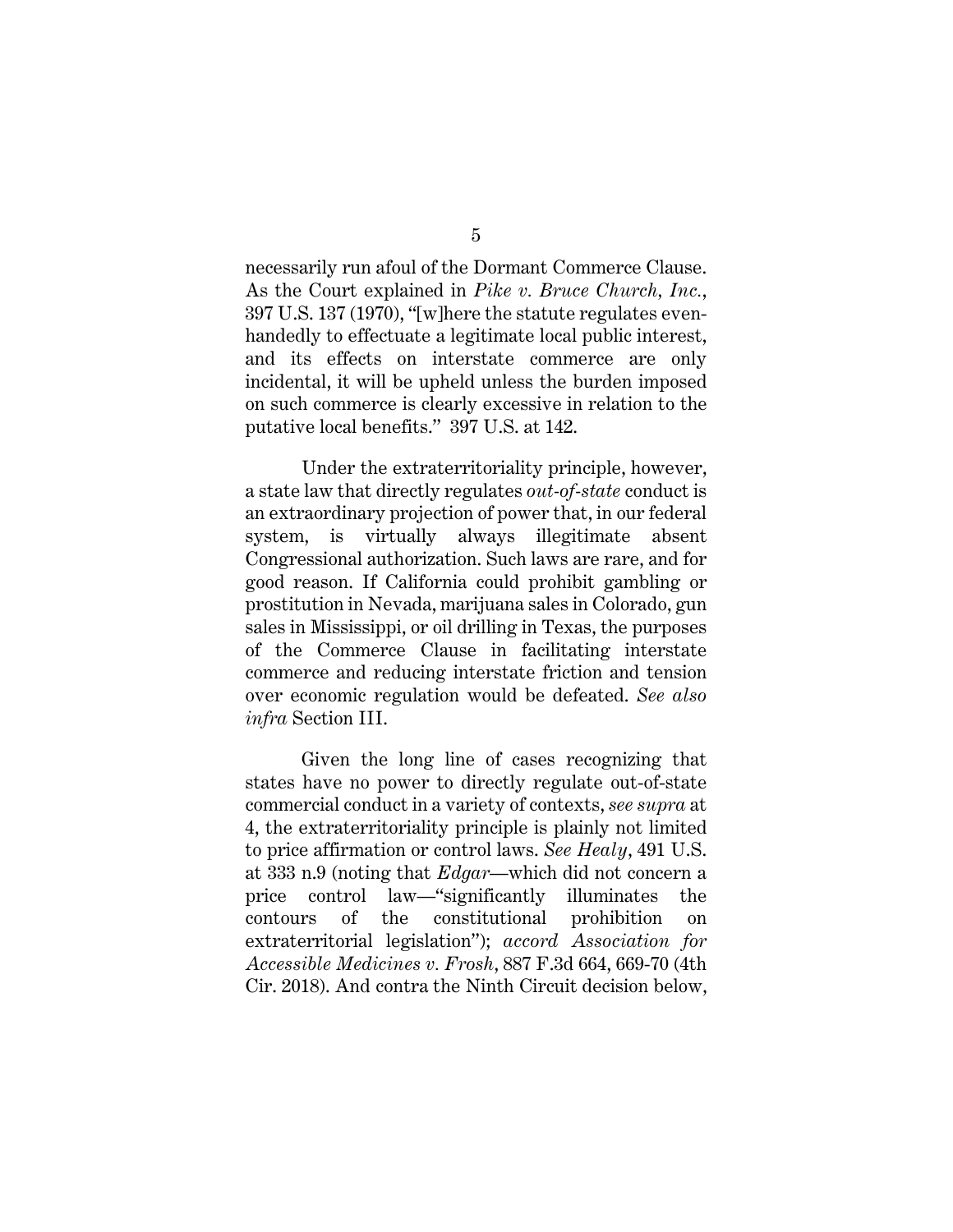this Court has not more recently "indicated that the extraterritoriality principle ... should be interpreted narrowly as applying only to state laws that are price control or price affirmation statutes." Pet. App. 8a. *Pharm. Rsch. & Mfrs. of Am. v. Walsh*, 538 U.S. 644 (2003), which the panel below cites, concerned a Maine law aimed at inducing drug manufacturers to enter into rebate agreements with the state. 538 U.S. at 649-50, 652-54. *Walsh*'s conclusion that the law did "not regulate the price of any out-of-state transaction, either by its express terms or by its inevitable effect," simply recognized that the law at issue concerned prices, and that the law did not regulate extraterritorially. *Id.* at 669 (quotation marks omitted). It left the extraterritoriality principle, and its presumption against state regulation of out-of-state commercial conduct of all kinds, undisturbed. *See Rocky Mt. Farmers Union v. Corey*, 730 F.3d 1070, 1103 (9th Cir. 2013) ("Maine's hope to alter the decisions of the drug companies was permissible because Maine did not seek to control them" by "mandat[ing] compliance with [its] preferred policies in wholly out-of-state transactions").

Thus, whether the extraterritoriality principle applies to the law at issue in this case—which subjects pork sales in California to regulations that indirectly affect pig farming outside the state—may be a close question. But the question would not be close if California passed a law that attempted to control the sale of pork in *other* states, by, for instance, prohibiting out-of-state farmers from selling pork produced in a manner that violated California law to consumers *outside* of California, or prohibiting California residents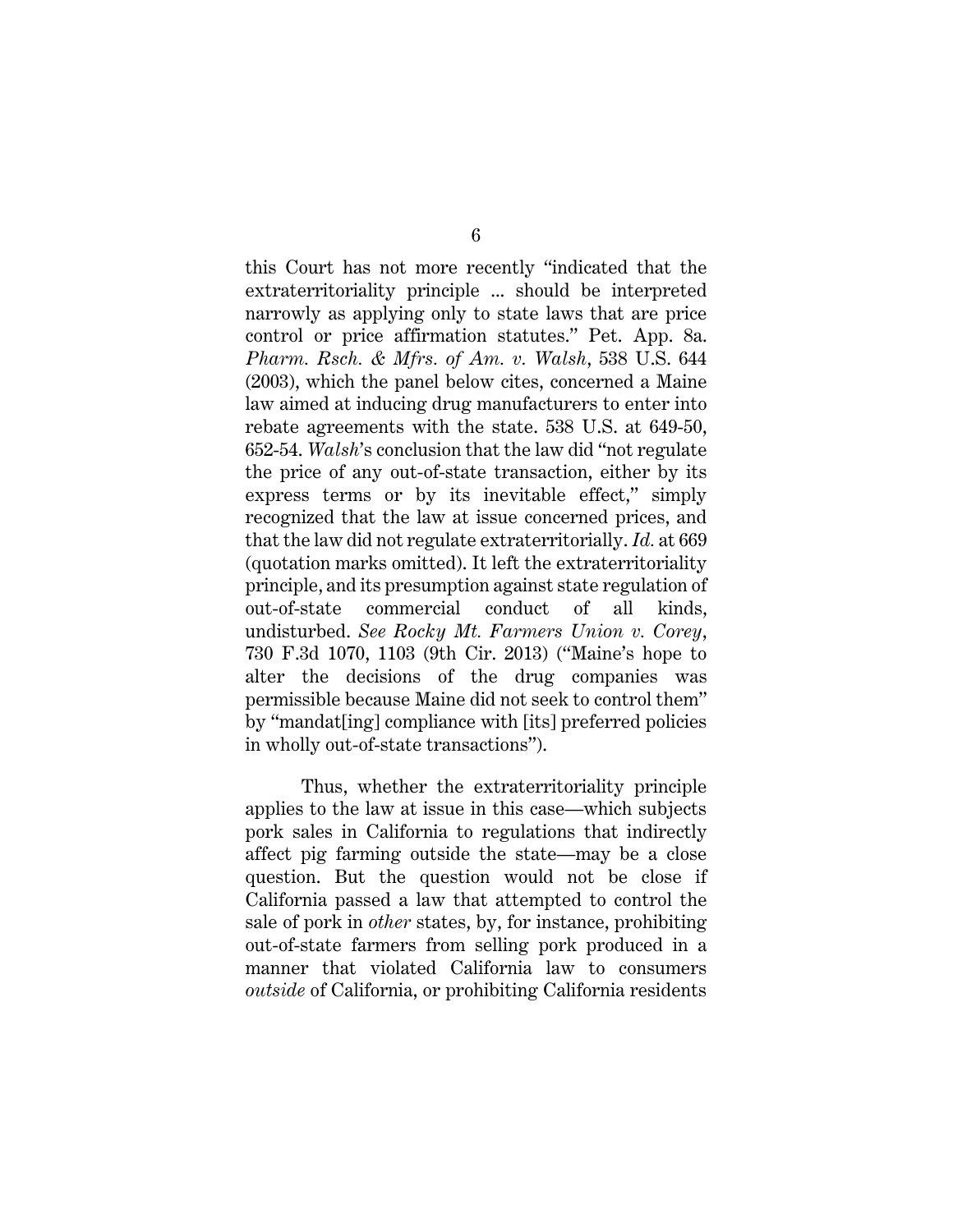from purchasing the same pork *outside* of California. The latter laws would plainly be a direct regulation of out-ofstate commerce, and thus invalid under the extraterritoriality principle.<sup>2</sup>

# II. The Extraterritoriality Principle Preserves State Sovereignty.

The extraterritoriality principle is an important safeguard of state sovereignty. In his classic and exhaustive study of interstate relations under the U.S. Constitution, Professor Douglas Laycock notes that state territory is the organizing principle of state sovereignty. "The fundamental allocation of authority among states is territorial," he emphasizes, adding that this principle "is largely implicit, so obvious that the Founders neglected to state it." Douglas Laycock, *Equal Citizens of Equal and Territorial States: The Constitutional Foundations of Choice of Law*, 92 Colum. L. Rev. 249, 251 (1992). As a result, "a state's claim to regulate behavior or to govern a dispute must be based on some thing or event within its territory." *Id.* Thus, *Healy* unsurprisingly recognizes that "a statute that directly controls commerce occurring wholly outside the

<sup>2</sup> Because this amicus brief concerns a state's direct regulation of conduct occurring entirely outside of that state, the extraterritoriality principle at stake here is different from the principle at stake in choice of law, which by definition involves more than one state and implicates the claims of another private party. It is also different from the "extraterritoriality" principle under international law, because international disputes raise somewhat different concerns from domestic disputes. *See, e.g.*, *Home Ins. Co. v. Dick*, 281 U.S. 397, 410-11 (1930).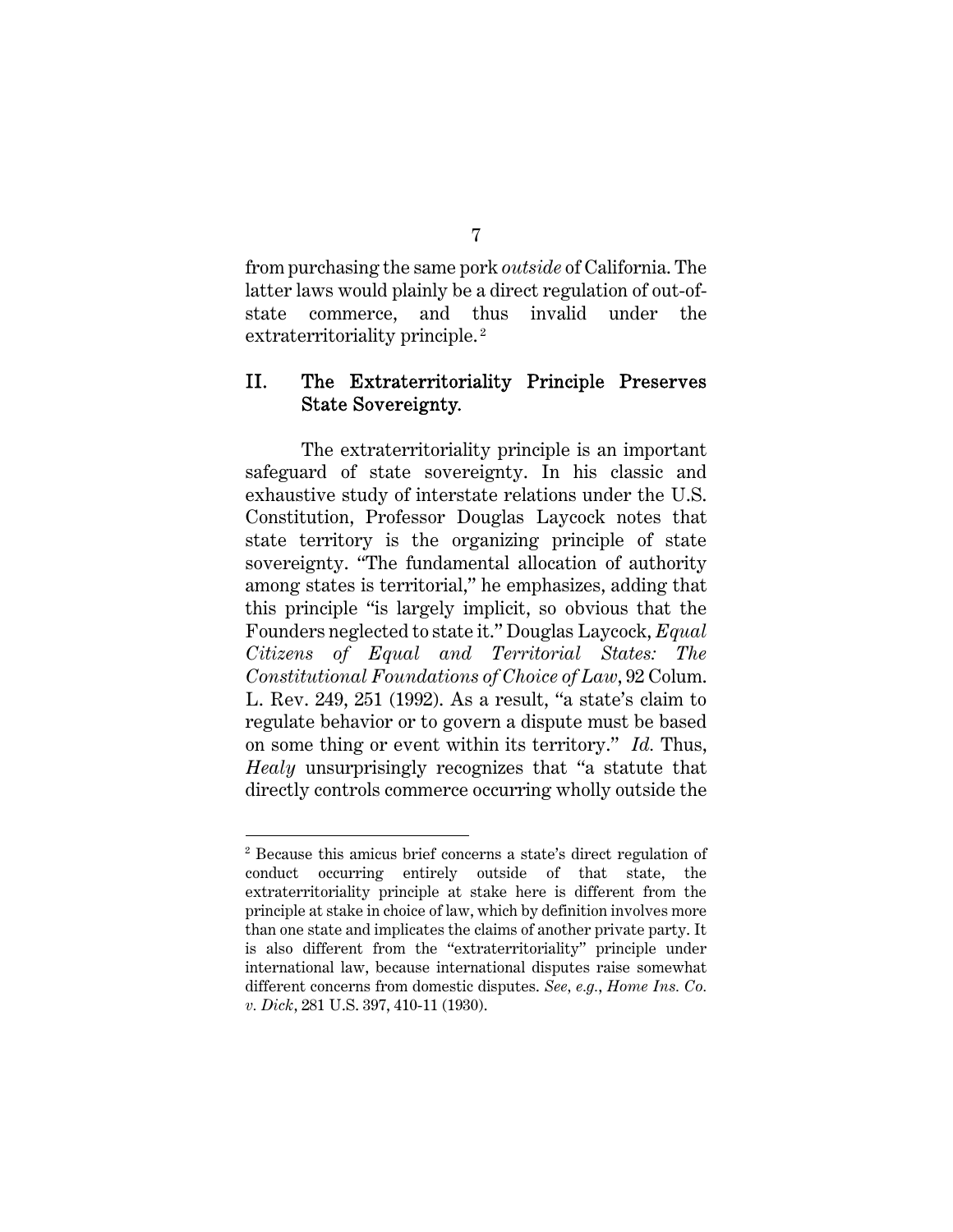boundaries of [that] State exceeds the inherent limits of the enacting State's authority." 491 U.S. at 336; *see also Baldwin*, 294 U.S. at 521 (states have "no power to project" their regulations on commercial conduct into other states).

As the Court explained in *Edgar*, 457 U.S. at 643, "[A]ny attempt 'directly' to assert extraterritorial jurisdiction over persons or property would offend sister States and exceed the inherent limits of the State's power." *See also Bonaparte v. Appeal Tax Court of Baltimore*, 104 U.S. 592, 594 (1881) ("No State can legislate except with reference to its own jurisdiction…. Each State is independent of all others in this particular.").

Conversely, states maintain a specific sovereign right to control commercial conduct that occurs wholly *inside* their boundaries. That right, given the equal sovereignty of states in our federalist system of government, is superior to any right another state might assert to regulate such conduct. Indeed, the extraterritoriality principle "reflect[s] the Constitution's special concern both with the maintenance of a national economic union unfettered by state-imposed limitations on interstate commerce and with the autonomy of the individual States within their respective spheres." *Healy*, 491 U.S. at 335-36 (footnote omitted).

Allowing states to directly regulate out-of-state commerce would be a serious affront to state sovereignty. If a state could displace another state's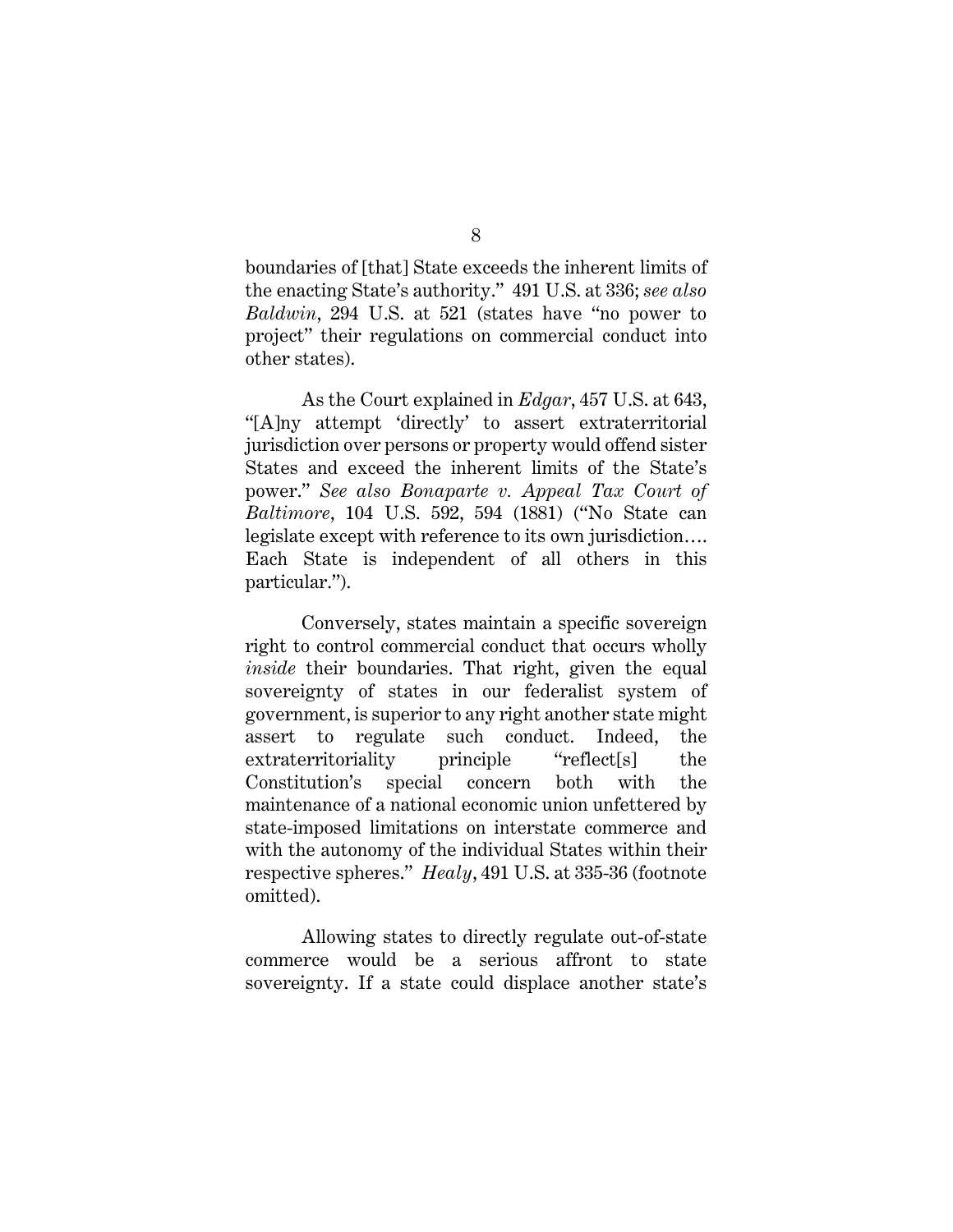superior right to control and advance its own public interests within its own borders, each state would be subject to direct regulatory intrusion by 49 other states.

Such a regime would also directly undermine popular sovereignty and clear lines of accountability. *Cf*. *New York v. United States*, 505 U.S. 144, 161-66 (1992). If State A can directly regulate conduct in State B, then the citizens of State B will have no ability to determine policy for their own state, and no ability to hold government officials accountable for adopting policies that counter their desires. A representative democracy demands that the people have a voice in who regulates them. But Nevadans have no right to vote for California legislators. Accordingly, California legislators cannot, consistent with the basic premises of popular sovereignty, legitimately regulate conduct in Nevada, or any other state that is not their own.

As Judge Posner observed, allowing a state to impose its law on transactions its residents conduct in a different state that applies a different law "would be arbitrarily to exalt the public policy of one state over that of another." *Midwest Title Loans, Inc. v. Mills*, 593 F.3d 660, 667-68 (7th Cir. 2010). Indiana could "require casinos in all other states, if they wanted to do business with residents of Indiana, to obtain a license from Indiana that would forbid their allowing a Hoosier to bet more than \$10 a day in a casino." *Id.* at 666. New York could "forbid New Yorkers to eat in cities in other states that do not ban trans fats from their restaurants," *id.* at 669, or directly regulate out-of-state restaurants themselves. California could dictate the terms of out-of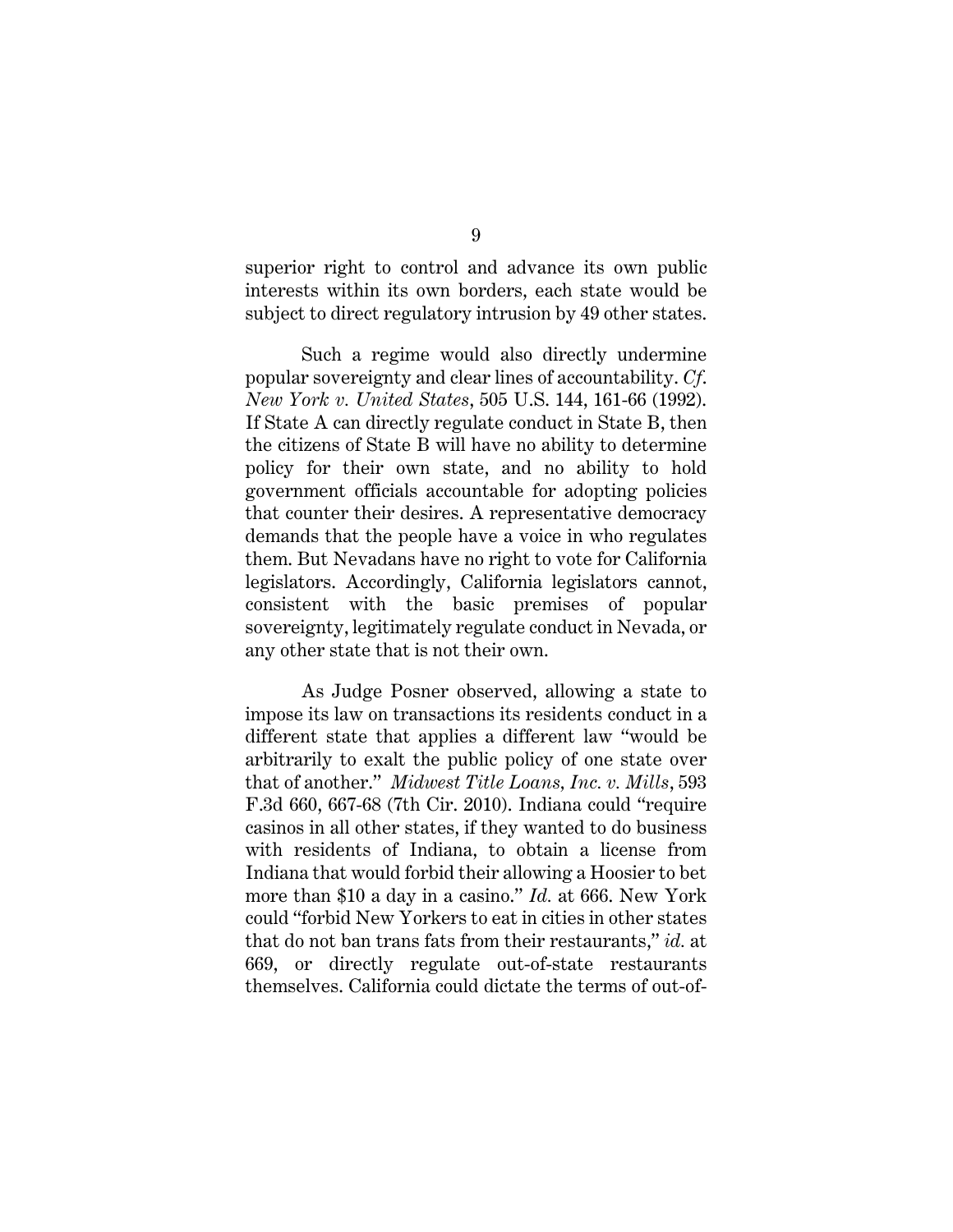state art sales. *See Sam Francis Found. v. Christies, Inc.*, 784 F.3d 1320, 1323-24 (9th Cir. 2015).

Given the diversity of opinion in the states on many matters of local policy, other examples abound. Absent the extraterritoriality principle, what would stop Illinois from banning gun dealers in Missouri from selling guns without a background check to Illinois residents, or banning shooting ranges in Iowa from letting Illinois residents, or anyone else, conduct target practice at their facilities? What would stop Texas from banning its residents from buying liquor on Sundays in Louisiana, or Louisiana from forcing Texas package stores to sell liquor to its residents on Sundays? What would stop any one state from passing legislation that sets minimum wages for hourly employees working in other states, or licensing requirements for doctors, nurses, and lawyers practicing in other states, or education standards for schools in other states, or that otherwise imposes on any local concern? This Court recognized these dangers in *Baldwin*, when it admonished New York for attempting to fix the price of out-of-state milk, ostensibly to compel Vermont to improve the quality of its milk: "One state may not put pressure [in the form of direct extraterritorial regulation] to reform [other states'] economic standards. If farmers or manufacturers in Vermont are abandoning farms or factories, or are failing to maintain them properly, [then] the Legislature of Vermont and not that of New York must supply the fitting remedy." 294 U.S. at 524.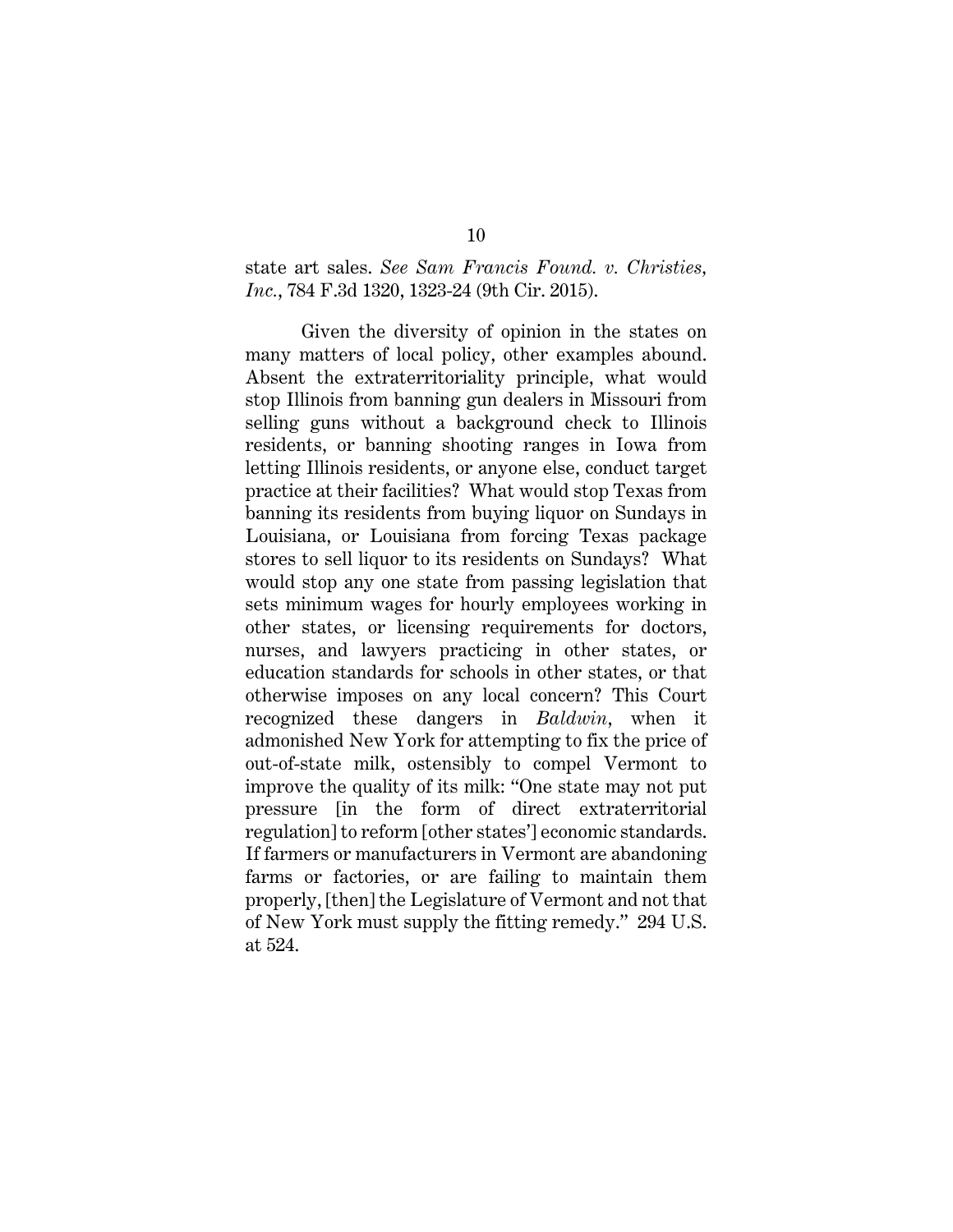# III. The Extraterritoriality Principle Preserves Both a National Economy and Our Federalist System of Government.

The relationship between the states as coequal sovereigns is as critical to our federalism as the states' collective relationship to the federal government. And just as the extraterritoriality principle preserves Congress' singular authority in this system over matters of national concern, *see S. Pac. Co.*, 325 U.S. at 782, so too does it protect each state's authority over its own local concerns. "The essence of our federal system is that within the realm of authority left open to them under the Constitution, the States must be equally free to engage in any activity that their citizens choose for the common weal." *Garcia v. San Antonio Metro. Transit Auth.*, 469 U.S. 528, 546 (1985). If any of the 49 other states could directly regulate conduct in Texas, neither Texas nor its citizens would have that choice. The extraterritoriality principle protects every state's freedom from the direct regulatory interference of other states. In so doing, it also protects commercial actors in any one state from the multiplicity of overlapping and potentially contradictory laws they would otherwise be forced to navigate. *See Healy*, 491 U.S. at 336-37.

The extraterritoriality principle allows each state a monopoly over policymaking on matters of local concern and allows different states to pursue different regulatory paths. Each state can develop its own individual character, reflecting the preferences and beliefs of the people who live there. Our federalist system of government has produced a delicate network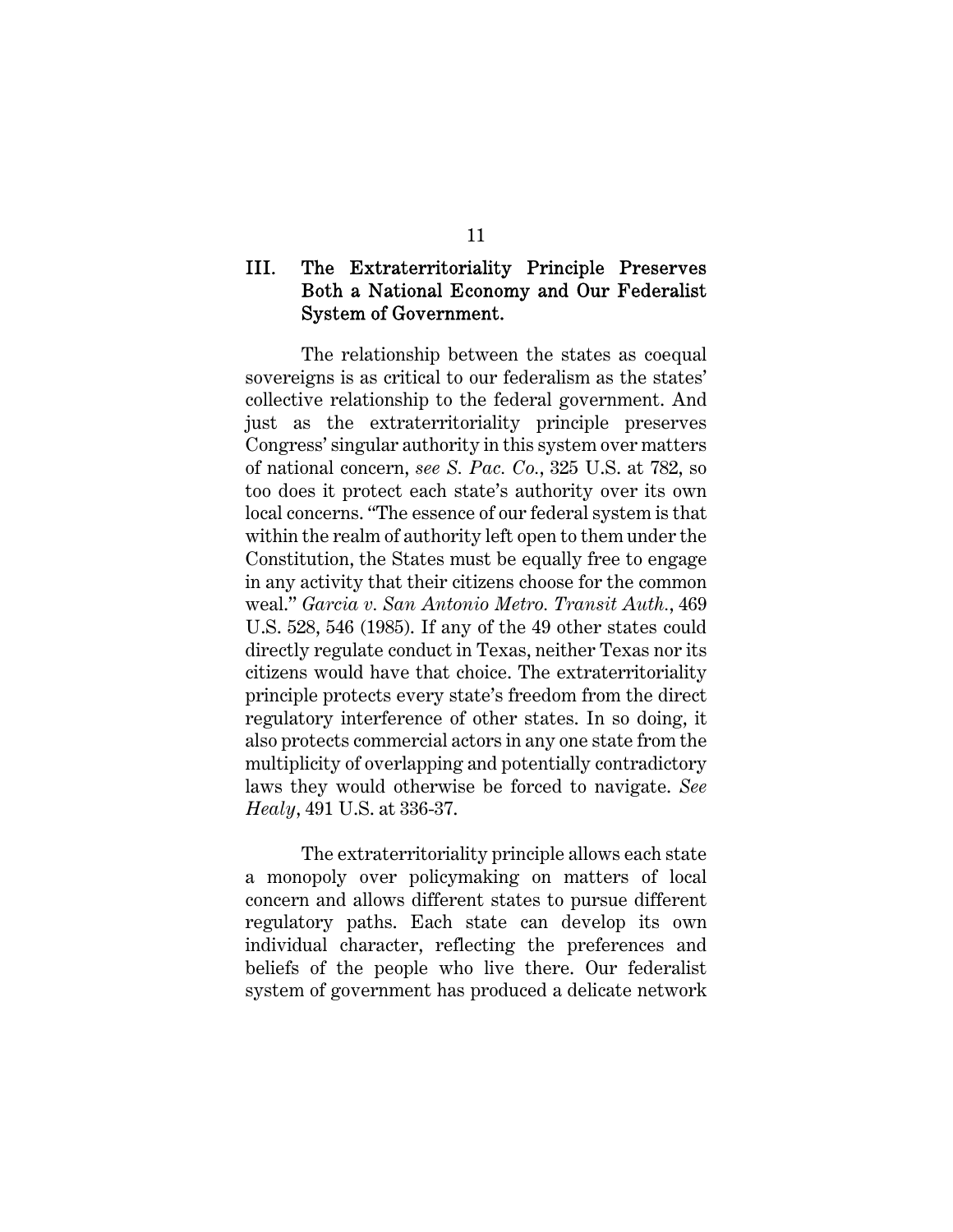of diverse public and political interests, reflected in each state. Because states maintain autonomy over how to best advance these interests within their boundaries, they can act as laboratories of democracy and lawmaking. "The science of government ... is the science of experiment," *Anderson v. Dunn*, 19 U.S. (6 Wheat.) 204, 226 (1821). And "[i]t is one of the happy incidents of the federal system that a single courageous state may, if its citizens choose, serve as a laboratory; and try novel social and economic experiments without risk to the rest of the country." *New State Ice Co. v. Liebmann*, 285 U.S. 262, 311 (1932) (Brandeis, J., dissenting).

Allowing every state to directly regulate commercial conduct in every other state would put an end to such experimentation. As a practical matter, people everywhere would have to comply with the most stringent of the various states' rules. *See, e.g.*, *Brown-Forman Distillers Corp.*, 476 U.S. at 583–84 ("By defining the 'effective price' of liquor differently from other States, New York can effectively force appellant to abandon its promotional allowance program in States in which that program is legal, or force those other States to alter their own regulatory schemes in order to permit appellant to lower its New York prices without violating the affirmation laws of those States."). The extraterritoriality principle defends against the loss of experimentation and innovation in our federal system.

The extraterritoriality principle also helps foster a functional economy, at the national and state level, by creating consistency, transparency, and responsiveness in our laws. *See Healy*, 491 U.S. at 336–37 ("Generally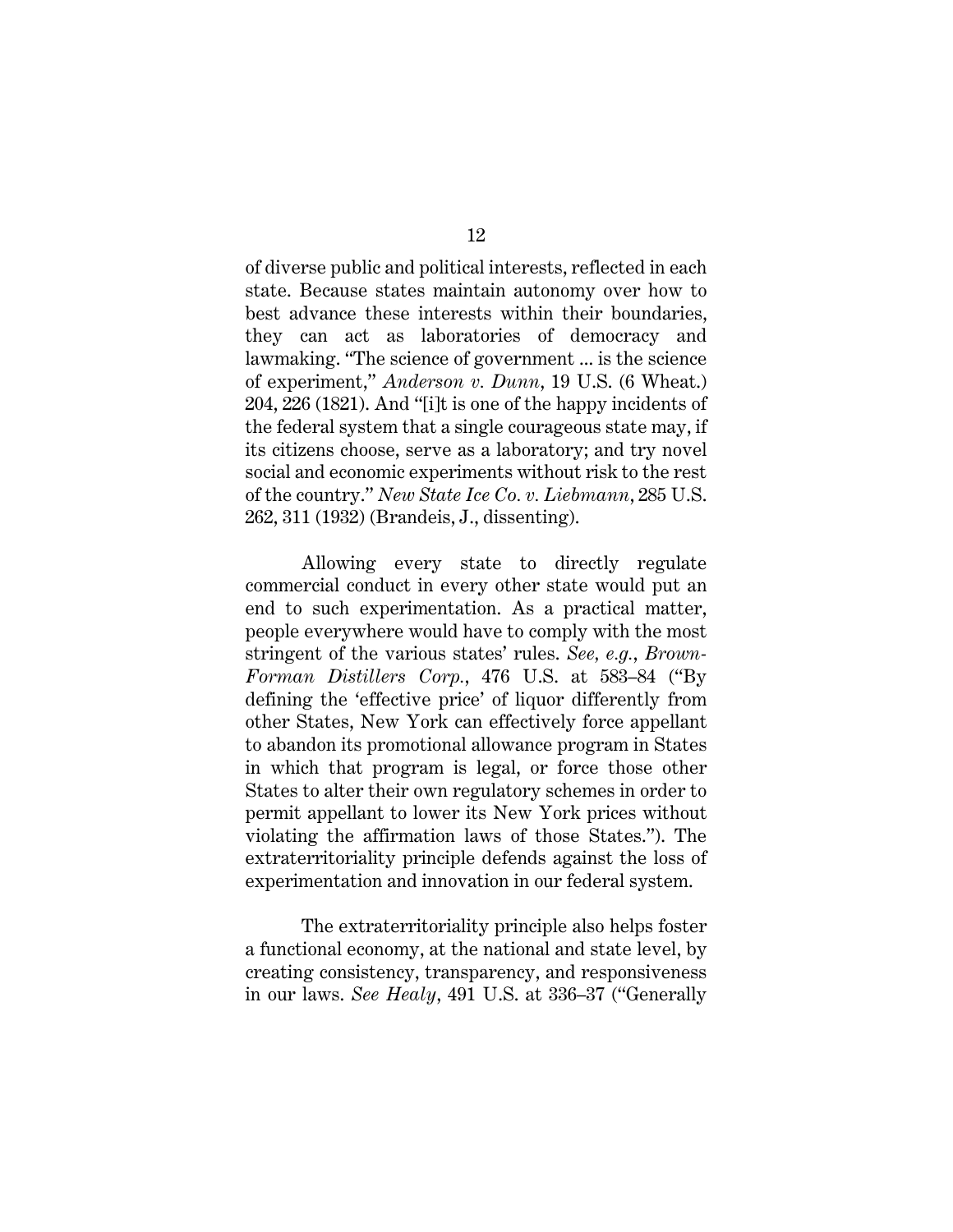speaking, the Commerce Clause protects against inconsistent legislation arising from the projection of one state regulatory regime into the jurisdiction of another State."). Commercial actors have notice and predictability about what laws they must follow in a given state when entering a transaction. They would lose this clarity if every state could directly regulate commercial conduct outside its borders; instead, businesses and consumers would be forced to navigate a confusing patchwork of inconsistent regulations. This Court has warned about the gridlock and other economic ills such inconsistency would cause—much of which animated the Constitution's drafters in the first place. *See, e.g.*, *Edgar*, 457 U.S. at 642 ("[I]f Illinois may impose such [extraterritorial] regulations, so may other States; and interstate commerce in securities transactions generated by tender offers would be thoroughly stifled."); *Brown-Forman Distillers Corp.*, 476 U.S. at 583 ("[T]he proliferation of state affirmation laws … has greatly multiplied the likelihood that a seller will be subjected to inconsistent obligations in different States."). Thus, courts reviewing whether a state law complies with the extraterritoriality principle must evaluate the law's practical effect "not only by considering the consequences of the statute itself, but also by considering how the challenged statute may interact with the legitimate regulatory regimes of other States and what effect would arise if not one, but many or every, State adopted similar legislation." *Healy*, 491 U.S. at 336–37.

Lastly, federalism relies on the mutual respect and comity between the states that the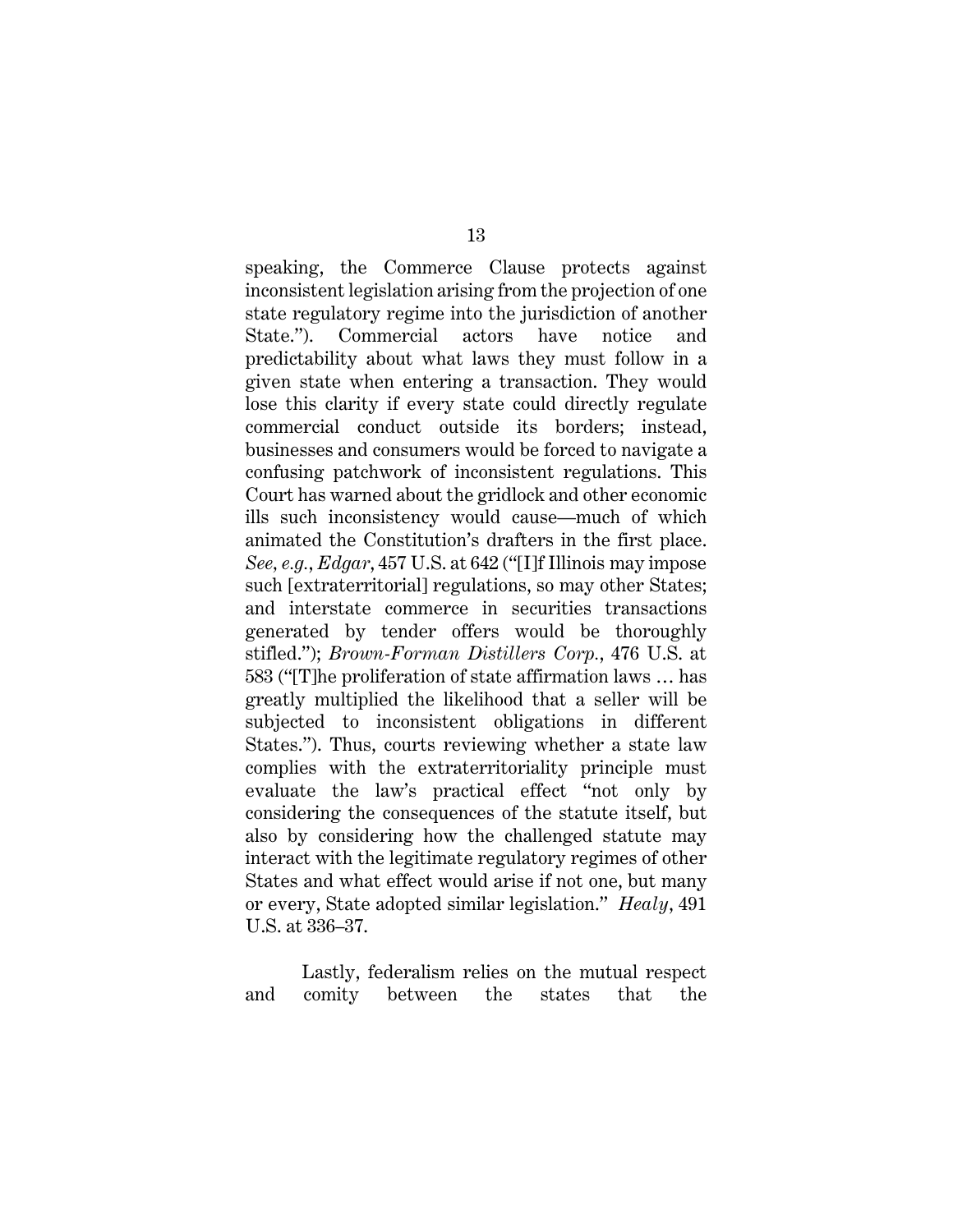extraterritoriality principle engenders. The principle accomplishes this by protecting every state's right to make its own decisions about what is and is not lawful in its boundaries. "The Constitution was framed …. upon the theory that the peoples of the several states must sink or swim together, and that in the long run prosperity and salvation are in union and not division." *Baldwin*, 294 U.S. at 523. Allowing regulating states to supplant a territorial state's rules for commerce "would be to invite a speedy end of our national solidarity." *Id.*  The extraterritoriality principle thus preserves the unity of the states by protecting against laws that would displace the regulatory prerogatives of the territorial state for those of the regulatory state, and in turn place the states at loggerheads. *Id.* at 522 ("[A] chief occasion of the commerce clauses was the mutual jealousies and aggressions of the States…. If New York, in order to promote the economic welfare of her farmers, may guard them against competition with the cheaper prices of Vermont, the door has been opened to rivalries and reprisals that were meant to be averted by subjecting commerce between the states to the power of the nation." (internal quotation marks omitted)).

# IV. Other Constitutional Doctrines Reinforce the Importance of the Extraterritoriality Principle to Preserving State Sovereignty and Federalism.

Through the Dormant Commerce Clause, the Constitution virtually prohibits direct state regulation of commerce outside the regulating state's boundaries. Other constitutional doctrines reflect a similar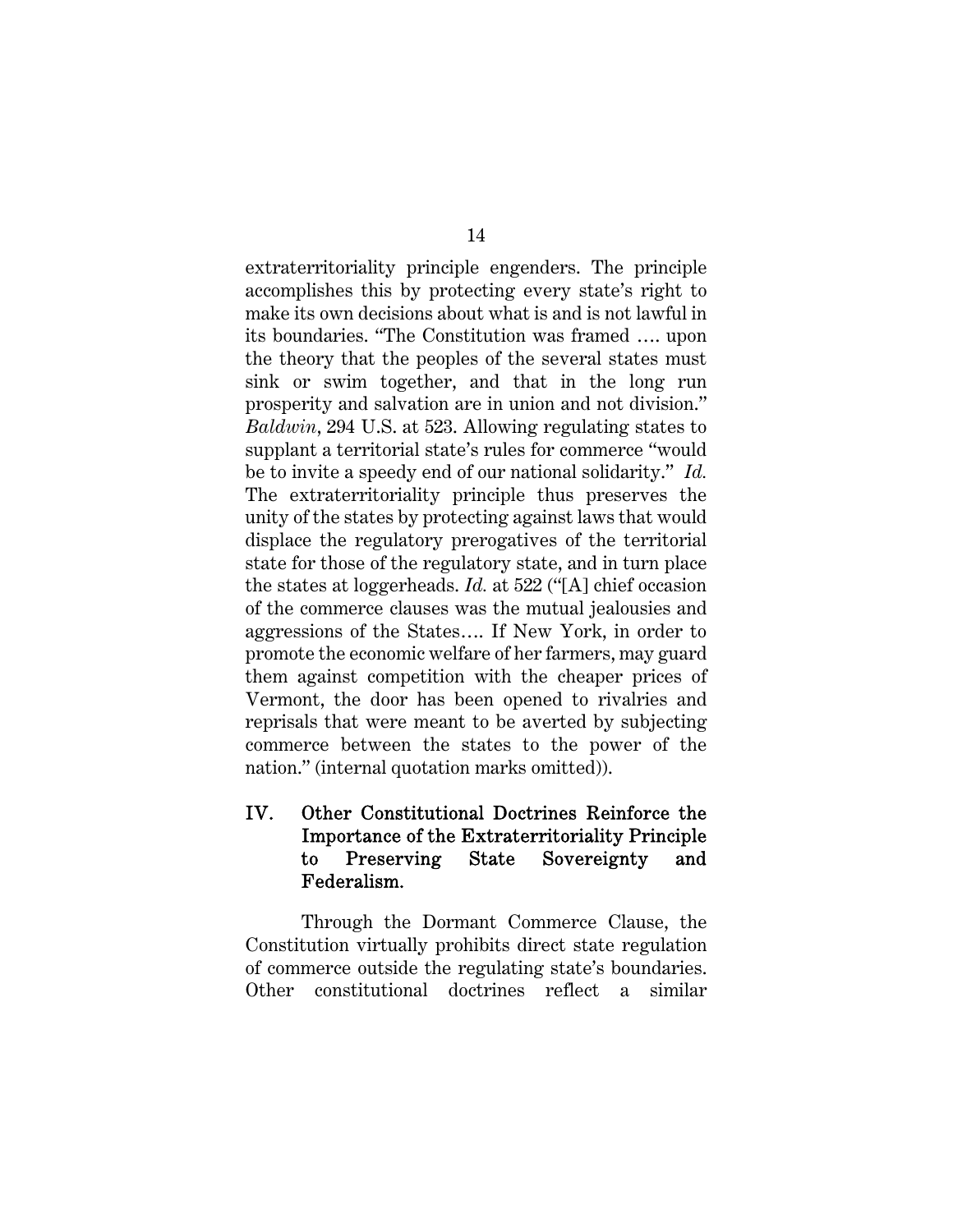presumption against extraterritoriality that, in tandem with the Dormant Commerce Clause's presumption, reinforce our federal system's interests in state individuality, consistency, reciprocity, and mutual respect.

In the Due Process context, the Court has recognized that "[a] basic principle of federalism is that each State may make its own reasoned judgment about what conduct is permitted or proscribed within its borders, and each State alone can determine what measure of punishment, if any, to impose on a defendant who acts within its jurisdiction." *State Farm Mut. Auto. Ins. Co. v. Campbell*, 538 U.S. 408, 422 (2003). In *BMW of North America, Inc. v. Gore*, 517 U.S. 559 (1996), the Court considered whether an Alabama jury punitive damages award, intended, in part, to induce BMW to change a nationwide policy, violated the Due Process Clause, when the policy violated Alabama's deceptive trade practices law but was lawful in other states. 517 U.S. at 562-68. Noting the differing approaches states have adopted to protect their citizens from deceptive trade practices, the Court observed that a "patchwork of rules representing the diverse policy judgments of lawmakers in 50 States" existed, a diversity that "demonstrates that reasonable people may disagree" about which rule would best advance the interests of each states' citizens. *Id.* at 569-70. One state, however, could not "impose its own policy choice on neighboring States." *Id.* at 571. Moreover, with express reference to the extraterritoriality principle, the Court observed that a state's power to burden the interstate market for automobiles is "constrained by the need to respect the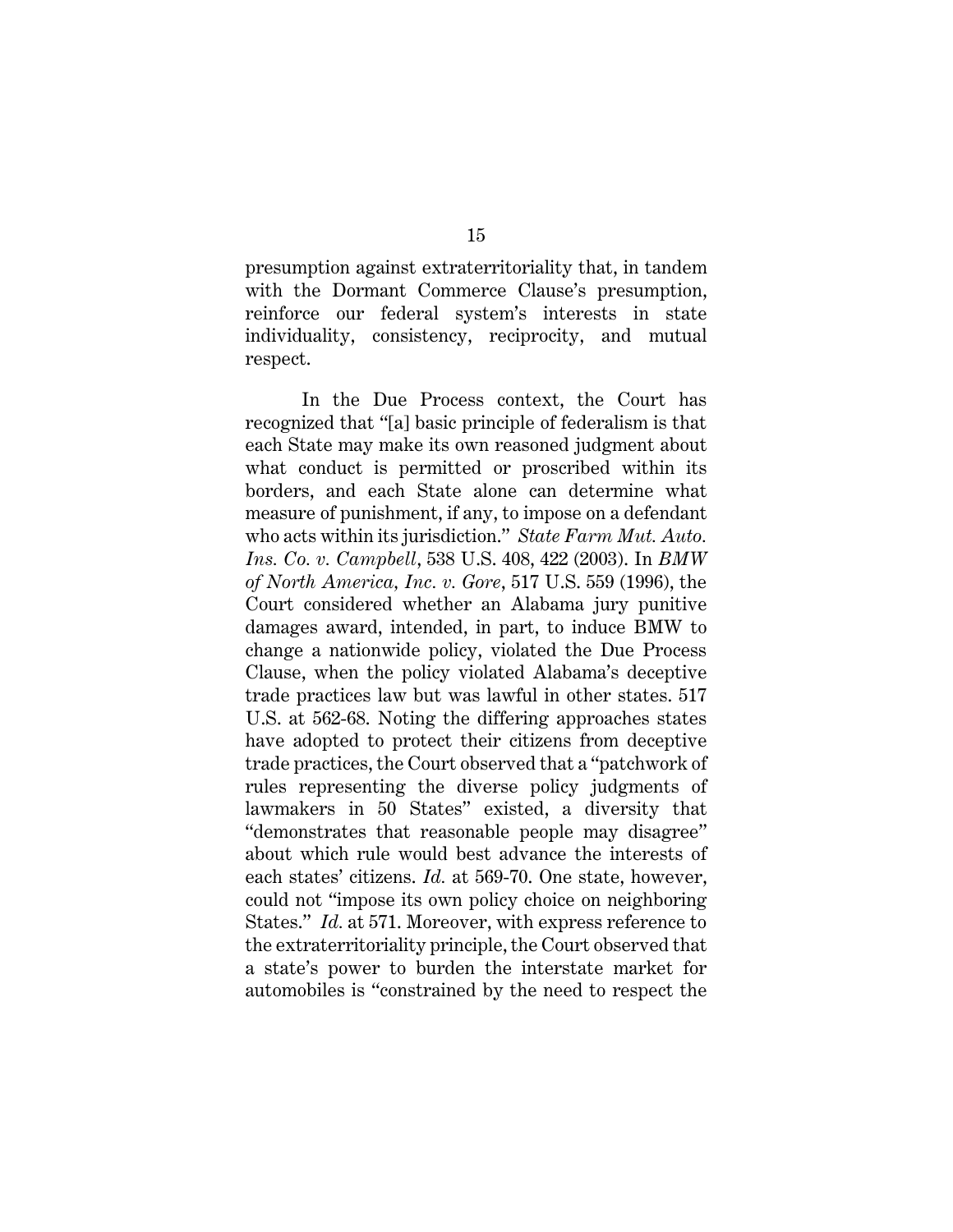interests of other States." *Id.* "[F]rom these principles of state sovereignty and comity," the Court concluded that a state lacks the power to punish conduct "that was lawful where it occurred and that had no impact on [the punishing state] or its residents," nor can a state impose sanctions "to deter conduct that is lawful in other jurisdictions." *Id.* at 572-73.

The right to travel enshrined in the Fourteenth Amendment also supports the federalism principles the extraterritoriality principle protects, because it ensures that individuals can choose where to live based on each state's distinct legal and political regimes. The right to travel protects, *inter alia*, the rights of citizens to be "treated as a welcome visitor rather than an unfriendly alien when temporarily present in the second State, and, for those travelers who elect to become permanent residents, the right to be treated like other citizens of that State." *Saenz v. Roe*, 526 U.S. 489, 500-04 (1999). By limiting states' ability to treat travelers differently from their citizens, the right to travel promotes the Court's insight, in *Baldwin*, that "in the long run prosperity and salvation are in union and not division." 294 U.S. at 523*.* As this Court explained long ago, "without some provision ... removing from the citizens of each State the disabilities of alienage in the other States, and giving them equality of privilege with citizens of those States, the Republic would have constituted little more than a league of States; it would not have constituted the Union which now exists." *Paul v. Virginia*, 75 U.S. (8 Wall.) 168, 280 (1868), *overruled on other grounds by United States v. S.-E. Underwriters Ass'n*, 322 U.S. 533 (1944). Moreover, implicit in